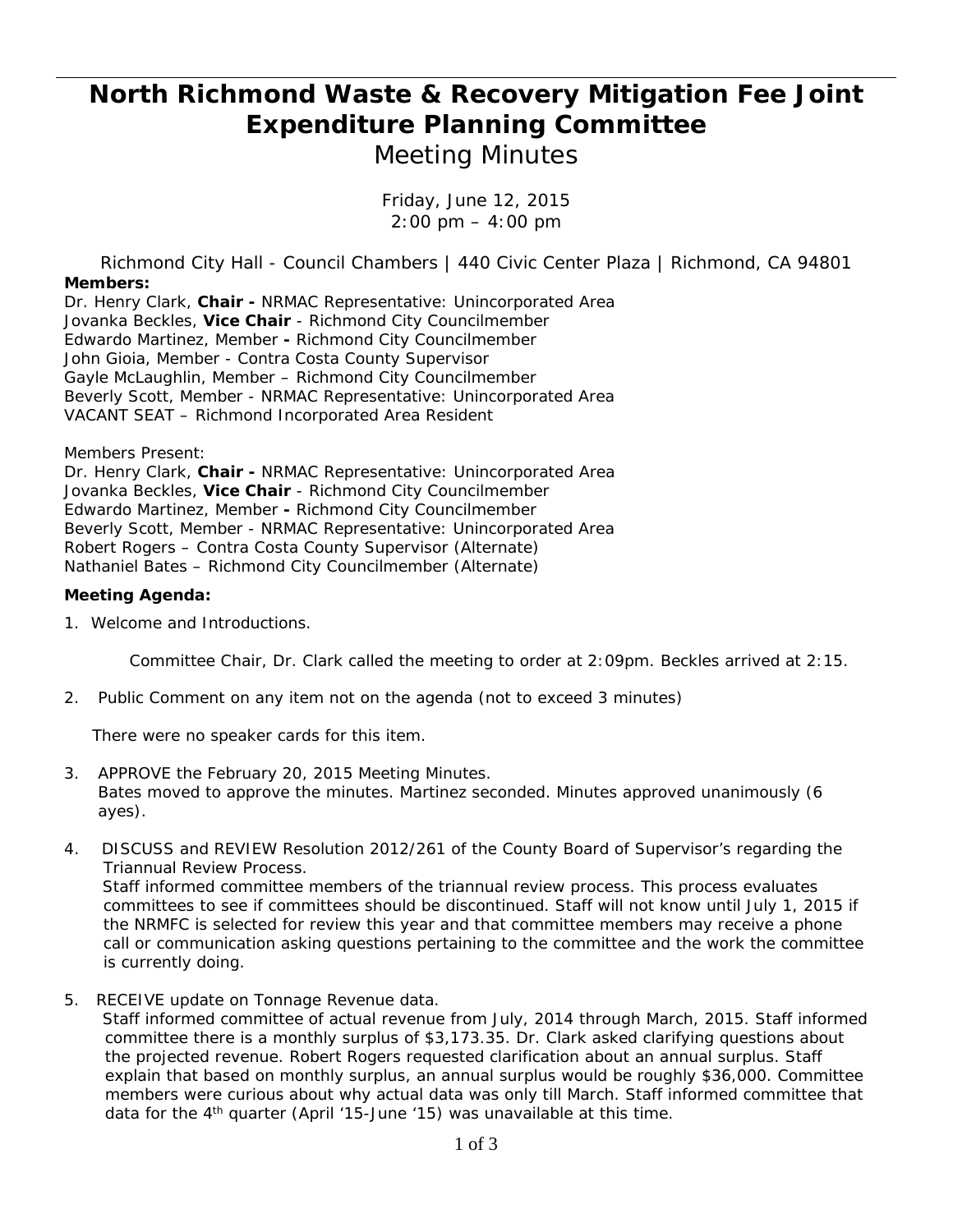- 6. *DISCUSS* and *APPROVE* the following elements of the 2015/2016 Expenditure Plan (EP) and include as part of the 2015/2016 Expenditure Plan to be recommended for adoption by the Richmond City Council and County Board of Supervisors:
	- a. Funding allocations for Strategies 1-8, 10 and 11 of the EP;

Staff provided an overview of the possible funding allocation scenarios. Staff restated that dollar amounts for strategies 9 and 12 were already established and the same nonprofits would receive funding into the 2015/2016 fiscal year based on decisions made by the committee in the February 2015 meeting. Staff also informed committee members the contingency line item is much higher than previous years and will act as a safety net incase the budget decreases from projected amounts. Bates asked about the unobligated funds. Staff explained this was funding not spend in previous fiscal years that has been rolled over into the 2015/2016 Expenditure Plan. Committee members asked staff to explain each scenario. Staff informed committee scenario 1 is the current budget for this year and that scenario 2 included this year's funding with a 5% increase to each strategy.

Dr. Clark asked about the status of the surveillance cameras. Staff informed the committee that cameras are operational and currently being placed in locations decided by the Sheriff's office.

Staff informed committee they can move forward with either scenario or create changes of their own. Rogers opened the discussion for public comment, but no comments were made. Martinez asked what staff's recommendation was. Staff informed committee it is their decision and that they can make modification where they see fit. Beckles moved to approve the scenario 2 budget. Bates seconded Beckles motion. Rogers was surprised there was no public comment and expressed his agreement of scenario 2. Dr. Clark stated a motion was on the floor. The motion was passed unanimously (6 ayes).

b. Funding allocations for selected non-profits within Strategies 9 and 12 of the EP, including advancement payment; and

Martinez asked why funding for the current nonprofits was not divided evenly. Staff informed committee members that currently awarded projects asked for less than their fair share of the total dollar amount. Staff explained that if the committee provides direction, staff will divide the money equally for the 2016/2017 fiscal year. Dr. Clark clarified the reason that we decided to fund the garden project wasn't because they had difficulty with the process, rather we wanted to give them enough time to roll out their projects since the 2014/2015 Expenditure Plan release was delayed. Rogers expressed he would like the flexibility to choose which nonprofits they fund in June 2016. Staff agreed and said they would provide the committee members information on the RFP in February of 2016 so committee members could decide which organizations to fund for 2016/2017.

c. All remaining elements of the 2015/2016 Expenditure Plan.

No other elements were discussed.

7. *PROVIDE* direction to staff for the release of a "Funding Request Proposal & Application Guidelines" for Community Based Projects (Strategy 9) and/or Neighborhood Garden Projects (Strategy 12) for future funding proposals to be considered in the next 2016/2017 Expenditure Plan.

 Staff informed committee that a Request For Proposal (RFP) could be released to invite new nonprofits to apply for 2016/2017 funding. Staff explained that February 2016, committee members would decide which organizations to fund for the 2016/2017 Expenditure Plan. Staff asked if committee members wanted the RFP to include Strategy 12 (Community Garden Projects). Martinez asked if other garden projects would want to apply for funds. Dr. Clark clarified that this is funding for the 2016/2017 Expenditure Plan. Scott expressed she didn't want to fund organizations strictly for garden maintenance. Rogers proposed an RFP be released annually instead of biannually. Staff explained that funding organizations over a two year period helps projects evolve and give nonprofits time to learn how to manage grant monies. Rogers